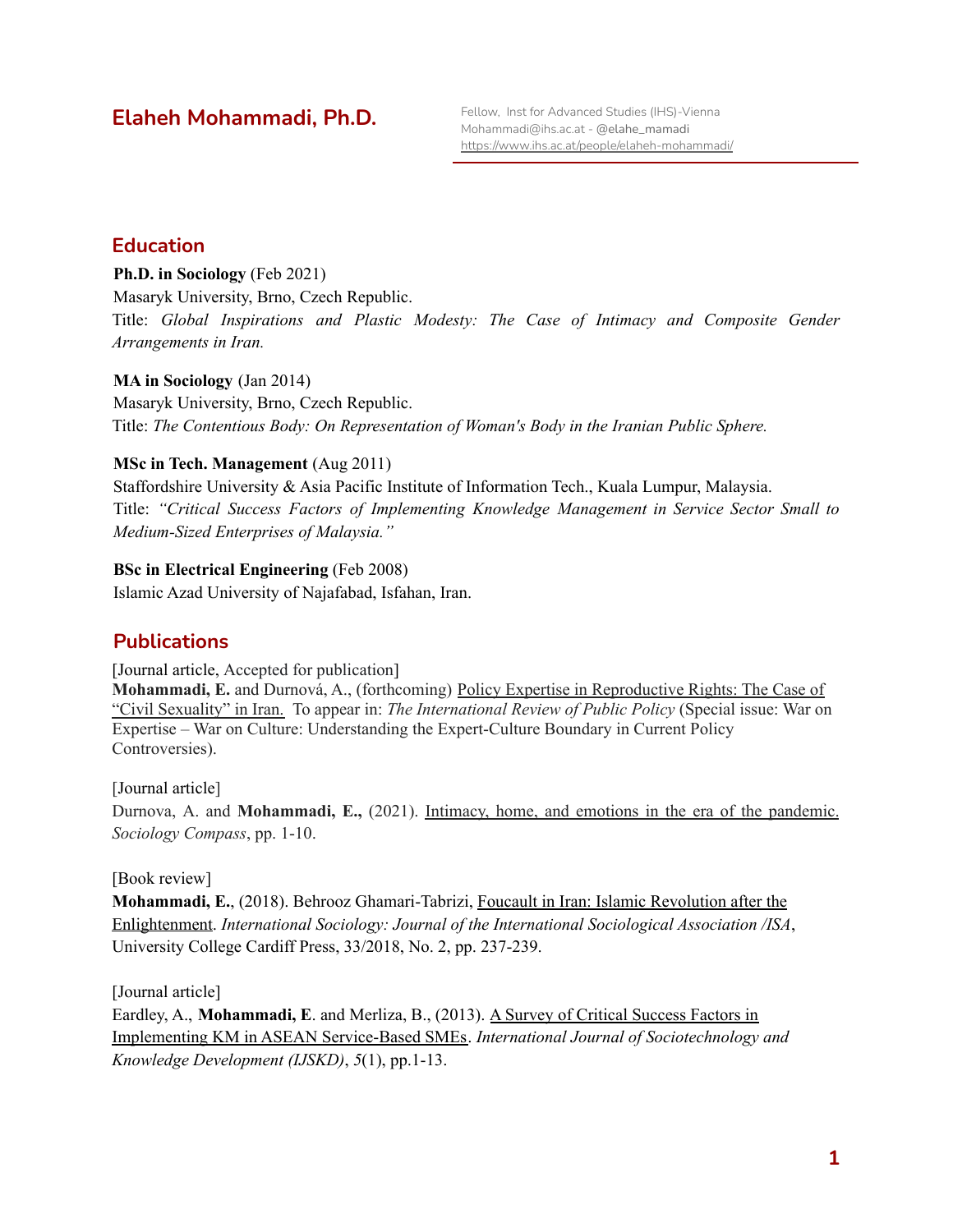# **Works in Progress**

Durnova, A. and **Mohammadi, E.,** Re-thinking liberal democracy in post-Covid times: autonomy, harm, self-care.

**Mohammadi, E.**, Colonial criteria of self-worth and Toolkit of Dignity and Hope: Double Consciousness and Liminal Spaces in Intimate Lives Among Low-Income Urban Iranian Women.

## **Selected Conference Presentations and Lectures**

[Lecture, to appear]

**Mohammadi, E.** (Jan 2022). Scientific Expertise in Population and Family Policy in Iran. Lecture Series at *Institute of Arab and Islamic Studies (IAIS) at University of Exeter*, Exeter, United Kigdom. [Presentation, to appear]

**Mohammadi, E.** and Durnová, A. (Oct 2021). Civil Sphere theory Meets Feminism: the Case of 'Civil Sexuality' in Iran. *The International Civil Sphere Theory (CST) Mini-conference*, Trento, Italy.

**Mohammadi, E.** and Durnová, A. (Sep 2021). Re-thinking political sociology of emotions: autonomy and liberal democracy in pandemic times. *European Consortium for Political Research (ECPR) general conference*, Virtual.

**Mohammadi, E.** (Aug 2021). A weeklong lecture on Politics of Emotions and Decision Making. *European Forum Alpbach*. Alpbach, Austria.

**Mohammadi, E.** (Aug 2015). The contentious body: On the representation of woman's body in the Iranian public sphere. *12th European Sociological Association Conference*, Prague, Czech Republic.

## **Professional Research Experience**

**Researcher,** Institute of Sociology of the Czech Academy of Sciences – Centre for Gender and Science. A research project funded under the call H2020-SC1-PHE-CORONAVIRUS-2020-2 Advancing knowledge for the clinical and public health response to the 2019-nCoV epidemic, titled "**RESISTIRE**: RESpondIng to outbreaks through co-creaTIve sustainable inclusive equality stRatEgies", Czech Republic (Jul – Sep 2021).

**Researcher,** Institute for Advanced Studies – Vienna. A research project funded by Austrian Research Funding, titled "**CLIDE**: Crafting Liberal Democracy Through Self-determination: the Case of Women's Health Care Choices", Austria (Oct 2020 – Jan 2021).

**Researcher**, Division of Information and Library Studies (KISK), Masaryk University A research project on Knowledge Management and Information Sharing among academics in Brno, Czech Republic (Mar – Jul 2015).

**Researcher**, Public Relations Office at Rector's Office, Masaryk University A qualitative research project on the Masaryk University website, Czech Republic (Jul – Oct 2015).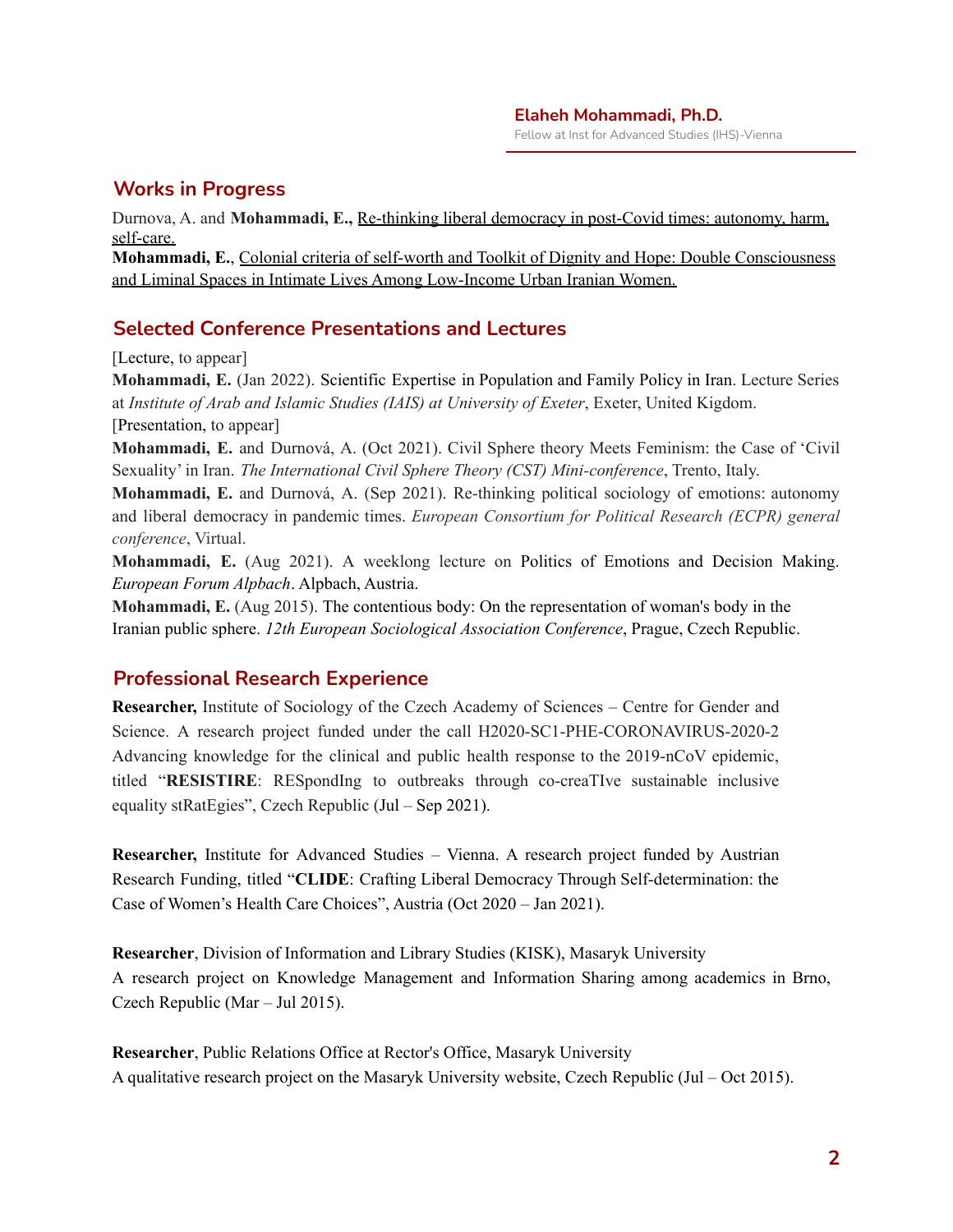Fellow at Inst for Advanced Studies (IHS)-Vienna

#### **Teaching Training and Experiences**

**Seminar Chair** for Emotions and Decision Making European Forum Alpbach (Summer 2021).

**Lecturer** for Seminar course in General Sociology Department of Sociology, Masaryk University (Autumn 2018).

**Teaching Assistant** for the course General Sociology Department of Sociology, Masaryk University (Autumn 2018).

**Teaching Training,** Department of Sociology Department of Sociology, University of Toronto (Spring 2017).

**Teaching Assistant** for the course Cultural Sociology Department of Sociology, Masaryk University (Autumn 2016).

**Co-lecturer** for the course Sexualities and Gender: East-West Debates Department of Sociology, Masaryk University (Autumn 2015).

#### **Fellowships**

**Institute for Advanced Studies** (Fellowship) Vienna, AT (Oct 2020 – Dec 2021). **University of Graz** (Erasmus Plus study visit) Department of Sociology, Graz, AT (Feb 2019 – Jun 2019). **University of Vienna** (Erasmus Plus study visit) Department of Sociology, Vienna, AT (Sep 2017 – Jun 2018). **University of Toronto** (Study visit) Department of Sociology, Toronto, CA (Dec 2016 – May 2017).

## **Awards and Scholarships**

**Scholarship to Support Creative Activities (Czech Republic)** Inst. of Population Studies, Faculty of Social Studies, Masaryk University (2013).

#### **Scholarship for Appreciation of Extraordinary Professional Performance of MA Students (Czech Republic)**

Faculty of Social Studies, Masaryk University (2015).

**Scholarship to Support Long-Term Internship (Czech Republic)** Faculty of Social Studies, Masaryk University (2016).